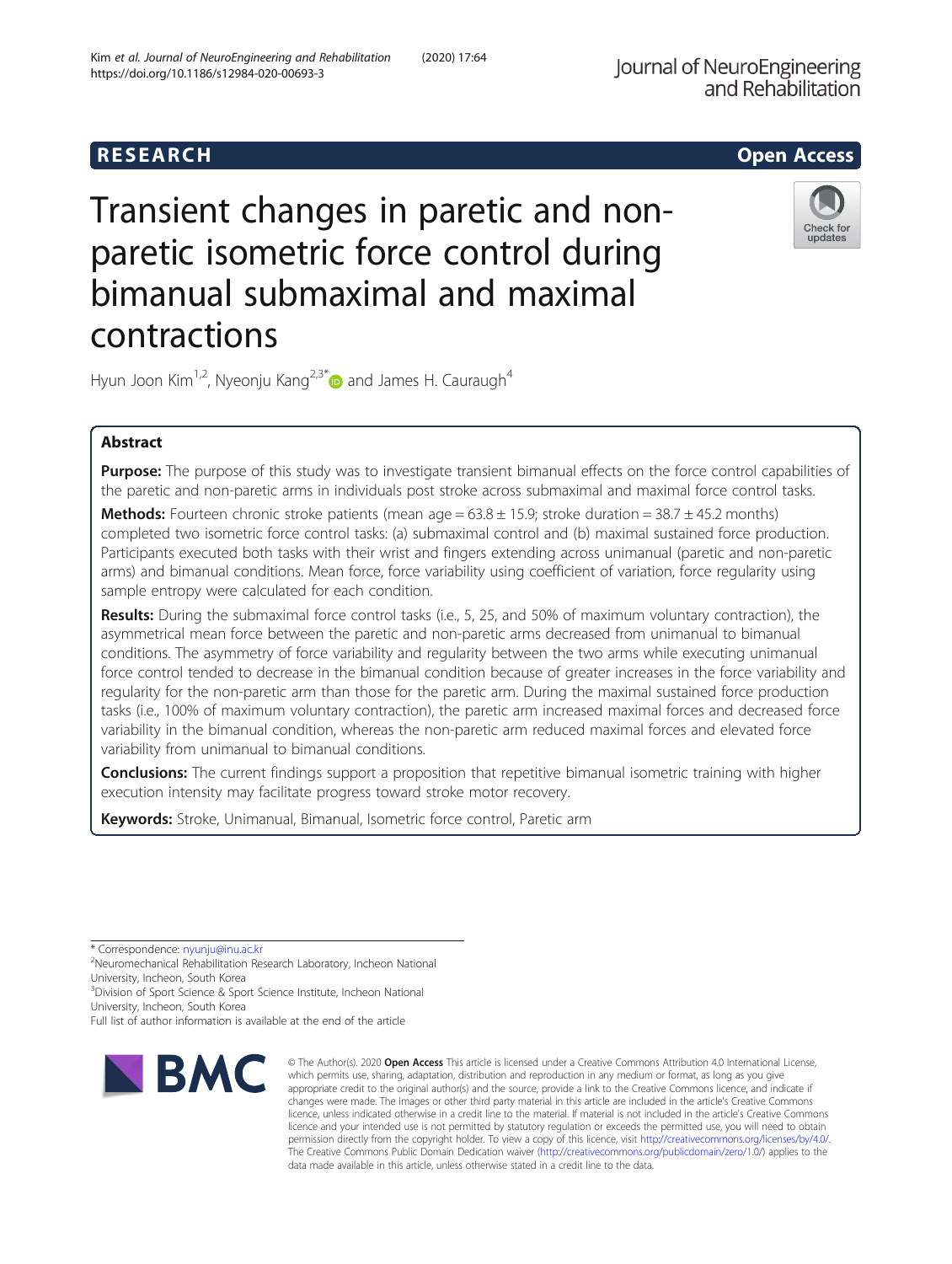#### Background

Stroke typically causes hemiparesis implicating motor deficits on one of the upper extremities [\[1](#page-9-0)]. Thus, asymmetrical kinematic and kinetic functions between the paretic and non-paretic arms frequently appear in acute and subacute patients [[2](#page-9-0), [3\]](#page-9-0), and further remain at the chronic stage of recovery [\[4](#page-9-0)]. To improve these longterm motor impairments, many stroke researchers and therapists have focused on bimanual training protocols requiring simultaneous paretic and non-paretic arm actions because of potential benefits on paretic arm functions through inter-limb coupling processes [\[4](#page-9-0), [5\]](#page-9-0). A theoretical basis underlying the bimanual training protocols assumes that repetitive bimanual actions may facilitate balancing cortical excitation and inhibition patterns between more-affected and less-affected hemispheres contributing to motor recovery post stroke [[6](#page-9-0)–[8](#page-10-0)].

Interestingly, prior studies evidenced that a simple bimanual condition resulted in transient functional improvements in the paretic arm movement control. Harris-Love and colleagues reported that the paretic arm revealed an increase in peak velocity and acceleration during bimanual reaching tasks as compared to the unimanual conditions [[9,](#page-10-0) [10](#page-10-0)]. Similarly, Rose and Winstein found higher peak velocity in the paretic arm and lower peak velocity in the non-paretic arm during bimanual aiming tasks than those during unimanual aiming tasks [[11](#page-10-0)]. These findings indicated that the paretic arms revealed better kinematic functions while performing bimanual actions at maximal speeds. On the other hand, when individuals post stroke executed bimanual movements at their preferred speeds (i.e., submaximal movement condition), no motor improvements in the paretic arm were observed. Moreover, the nonparetic arm adapted movements closely aligned with the paretic arm in the bimanual condition, and no functional changes occurred in the paretic arm  $[12-14]$  $[12-14]$  $[12-14]$ . Finally, no changes in a reach-grasp-lift-release performance at preferred-speed across paretic and non-paretic arms between unimanual and bimanual conditions [\[15\]](#page-10-0).

Similar to these kinematic findings, individuals post stroke showed better kinetic functions in their paretic arm during the maximal bimanual isometric force production tasks. For example, the bimanual conditions transiently increased maximal isometric handgrip force for the paretic arm [\[16\]](#page-10-0) and maximal isometric wrist and fingers extension force [\[17](#page-10-0)] than those for the unimanual conditions. However, at the submaximal targeted force levels (e.g., 20–80% of maximum voluntary contraction: MVC) the paretic arm revealed no changes in mean handgrip force between the bimanual and unimanual conditions [\[16](#page-10-0), [18\]](#page-10-0). Taken together, these kinematic and kinetic findings commonly support a proposition that bimanual training protocols requiring high intensity levels (e.g., maximal movement speed or force production) may be more effective on functional recovery of the paretic arm.

Importantly, during submaximal isometric force control tasks, the ability to maintain forces near targeted force levels with minimal variations is an additional crucial indicator estimating individual's progress toward stroke motor recovery [[19](#page-10-0)–[21](#page-10-0)]. Indeed, individuals post stroke improved their isometric force control capabilities after completing rehabilitation protocols without an increase in force production [\[19](#page-10-0), [20\]](#page-10-0). These findings lead to a possibility that the bimanual conditions change the force control capabilities of the paretic arm without altering force outputs as compared to the unimanual condition. Recently, Kang and Cauraugh [[17\]](#page-10-0) found that the paretic arm produced greater maximal force during simple bimanual wrist and fingers extension task than that during unimanual condition. However, during submaximal force production tasks, how the unimanual and bimanual conditions alter force control capabilities in the paretic arm is still unclear.

Traditional bimanual training protocols included homologous movements of the paretic and non-paretic arms because of the possibility that more motor improvements may occur after task-related training protocols typically requiring dynamic movements [[22\]](#page-10-0). However, given that muscle weaknesses post stroke are highly related to deficits in activities of daily living, many stroke researchers additionally focused on various types of resistance training for restoring muscle strength in the paretic arm [[23\]](#page-10-0). Specifically, several studies used isometric resistance training on the unimanual paretic arm, and reported improvements in muscle force [\[24](#page-10-0), [25](#page-10-0)] and motor control ability [\[26](#page-10-0)]. Moreover, Saunders and colleagues found positive effects of an isometric resistance training protocol on reducing blood pressure [\[22\]](#page-10-0). Presumably, isometric resistance training can be an additional treatment protocol for optimizing stroke motor recovery, and further applying specific intensity (e.g., either submaximal or maximal) and contraction type (e.g., either unimanual or bimanual) may facilitate these beneficial effects on the paretic arm functions [[8,](#page-10-0) [23](#page-10-0)]. Thus, investigating transient bimanual effects on paretic and non-paretic arm force control across submaximal and maximal targeted levels may provide useful information for developing potential bimanual training protocols based on isometric force production paradigms.

Beyond force production changes across submaximal and maximal force control tasks, quantifying the variability of force production within a trial is crucial for estimating an individual's force control capabilities [\[21](#page-10-0)]. Specifically, force variability using either standard deviation or coefficient of variation (CV) is a conventional measurement to quantify noise of motor outputs so that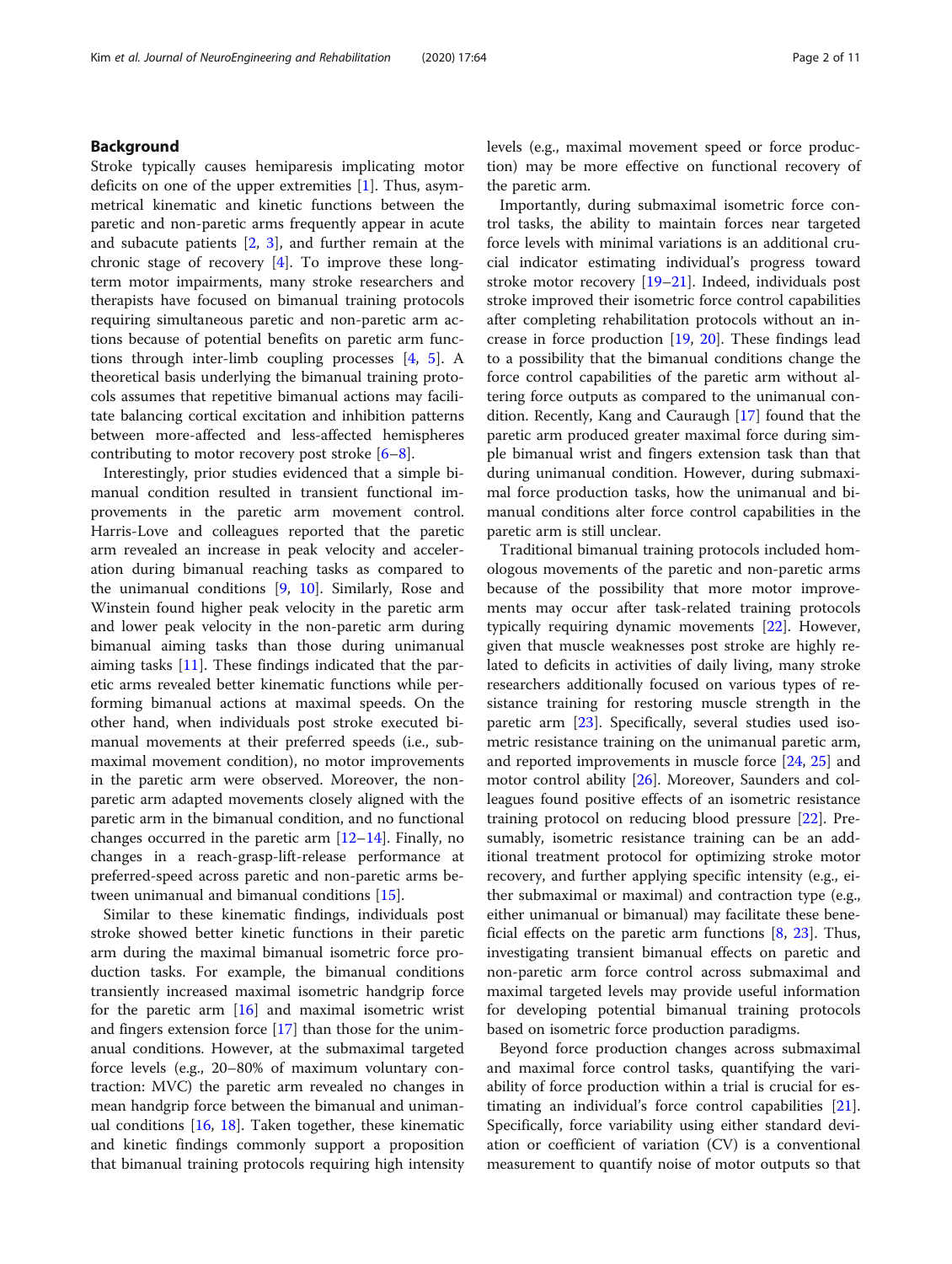greater variability increased instability of the motor system implicating impaired force control capabilities [\[27](#page-10-0)]. However, given that a motor system may acquire stability by solving environmental and biomechanical limitations as a nonlinear process, more force variability does not necessarily lead instability of the motor outputs interfering with task performance [[27](#page-10-0), [28](#page-10-0)]. Further, the force regularity, a temporal structure of variability (e.g., sample entropy: SampEn), is a nonlinear outcome measure indicating the adaptability of motor outputs. Although a certain level of force variability exists in the intact motor system, less force regularity denotes more adaptability contributing to better force control performance. However, these patterns may not appear in the paretic arm because of the impaired motor system post stroke. Indeed, individuals post stroke revealed more force variability with increased force regularity during isometric force control as compared to age-matched healthy controls [\[19,](#page-10-0) [29,](#page-10-0) [30](#page-10-0)]. Taken together, measuring both variability and regularity of force production is necessary to further elaborate altered force control capabilities across unimanual and bimanual conditions post stroke.

Thus, the current study examined force control capabilities in chronic stroke patients across unimanual and bimanual conditions to provide additional information regarding the beneficial effects of bimanual contraction on restoring paretic arm functions. Post stroke individuals performed isometric force control tasks with wrist and fingers extension at submaximal targeted force levels (i.e., 5, 25, and 50% of MVC) and a maximal level (i.e., maximal sustained force production) with their unimanual arms (i.e., paretic vs. non-paretic arms) and both arms simultaneously. We selected the three targeted force levels because many activities of daily living require submaximal force generation with 5–50% of the maximum efforts [\[31](#page-10-0)], and paretic arm functions potentially varied with these submaximal ranges [\[19](#page-10-0), [21](#page-10-0), [32](#page-10-0)]. Further, our force control outcome measures included force production, variability, and regularity. We hypothesized that bimanual conditions would increase force production and reduce force variability and regularity in the paretic arm during submaximal and maximal force control tasks when compared to the unimanual conditions.

#### Methods

#### Participants

Fourteen patients with stroke participated in this study. All individuals met inclusion criteria: (a) experienced a unilateral stroke at least 6 months before testing began, (b) could perform wrist and fingers extension movement (i.e., a range of motion from 80° of flexion to 10° of extension), and (c) intact cognitive function: mini-mental state examination score  $> 23$  [[33](#page-10-0)]. In addition, we excluded subjects who had additional neurological or musculoskeletal disorders. Specific details on demographic and clinical information are shown in Table 1. Before testing began, all participants read and signed an informed consent approved by the Institutional Review Board of the University.

#### Experimental procedures

To start the isometric force control paradigm, participants sat 78 cm away from a 43.2 cm LCD monitor  $(1024 \times 768)$ ; 100 Hz refresh rate), and placed their forearms on the table in a stable position while maintaining 15–20° of shoulder flexion and 20–40° of elbow flexion. Next, we instructed participants to place either unilateral or bilateral hands under the custom padded platforms and adjusted the height of platform so the cushion rested on the back of the hand knuckles of each individual. For the submaximal force control and maximal sustained force production tasks, participants performed either isometric unimanual or bimanual wrist and fingers extension upward (lifting) toward the padded platforms.

Using a custom LabVIEW program (National Instruments, Austin, TX), we administered the phases of the experiment. Force signals were collected by force transducers (MLP-75, Transducer Techniques,  $4.16 \times 1.27 \times$ 1.90 cm, range =  $75$  lbs., 0.1% sensitivity) that were attached to the padded platforms. A 15LT Grass Technologies Physio-data Amplifier System (Astro-Med Inc.) with an excitation voltage of 10 V and a gain of 200 amplified the force signals. A 16-bit analog-to-digital converter (A/D; NI cDAQ-9172 + NI 9215) collected the force signals at 100 Hz of sampling rate for the submaximal force control task and 1000 Hz of sampling rate for the maximal sustained force production task (minimum detected force unit  $= 0.0016$  N).

#### Submaximal force control task

To set up the submaximal targeted force levels, we measured each individuals' MVC levels. Participants completed two MVC trials (i.e., a duration of each trial  $= 6 s$ ) and a rest interval between trials  $= 60 \text{ s}$ ), and we used an average value of peak forces from the two MVC trials for calculating three submaximal targeted force levels

| Table 1 Participant information |  |  |
|---------------------------------|--|--|
|---------------------------------|--|--|

| Characteristics                                              | Stroke group                  |
|--------------------------------------------------------------|-------------------------------|
| Sample Size                                                  | $N = 14$                      |
| Age (year; $M \pm SD$ )                                      | $63.8 + 15.9$                 |
| Time Since Stroke (month; $M \pm SD$ )                       | $38.7 + 45.2$                 |
| Gender                                                       | 7 Females and 7 Males         |
| Stroke Type                                                  | 2 Hemorrhagic and 12 Ischemic |
| Affect Side of Hemisphere                                    | 4 Left and 10 Right           |
| Hand Function (%) in Stroke Impact<br>Scale 3.0 $(M \pm SD)$ | $52.9 + 31.7$                 |
|                                                              |                               |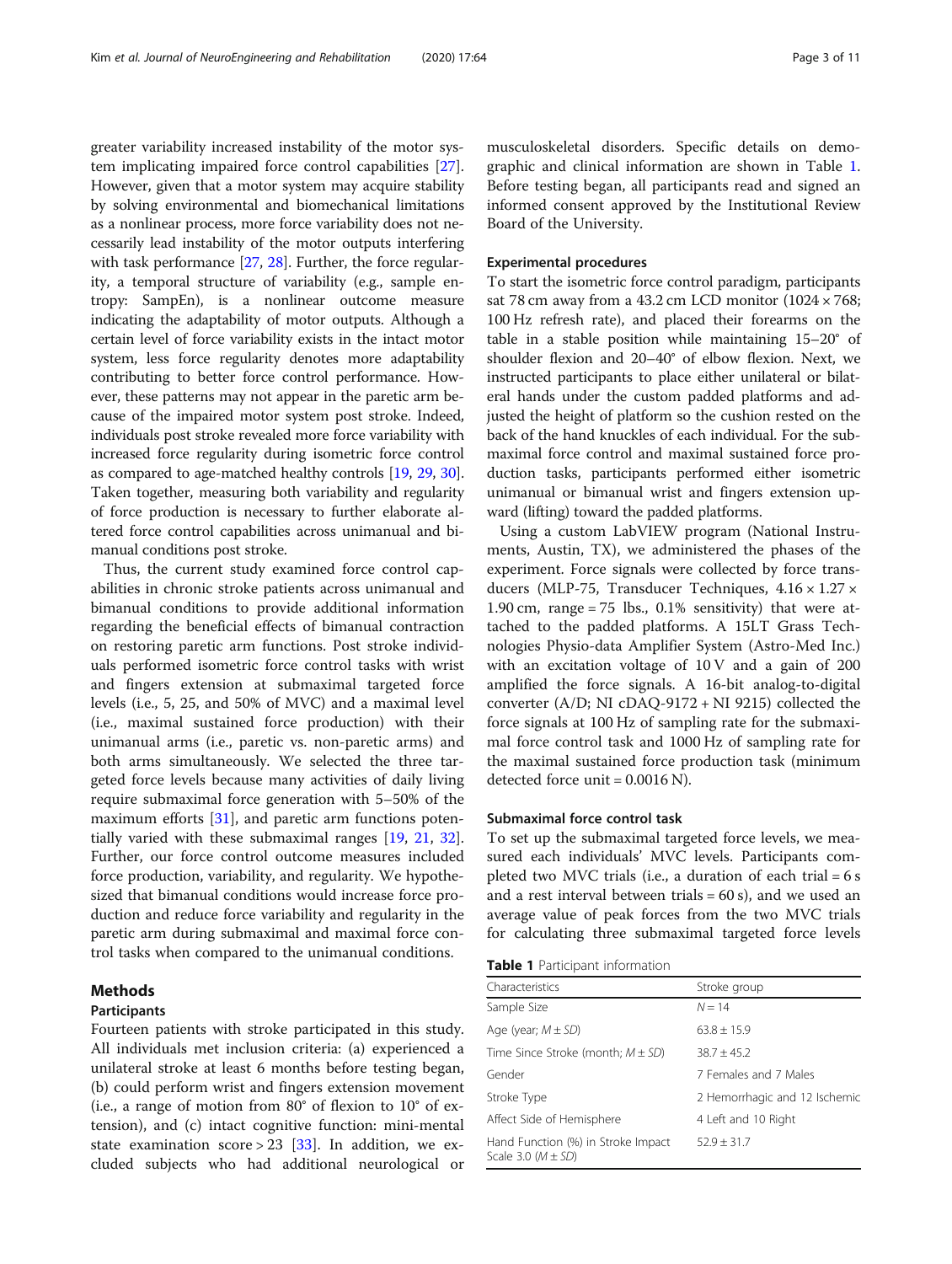<span id="page-3-0"></span>(i.e., 5, 25, and 50% of MVC). We randomly performed this procedure across three experimental conditions: a) unimanual paretic, b) unimanual non-paretic, and c) bimanual. During the submaximal force control tasks, participants produced either unimanual or bimanual isometric forces, and tried to match their force production to a target for 20 s. For both the unimanual and bimanual conditions, participants received continuous visual information at 100 Hz of sampling frequency for the target bar and the participant' moving bar: (a) one stationary black bar (i.e., submaximal targeted force levels;  $256 \times 20$  pixel) and (b) one white bar for the unimanual condition (i.e., forces produced by one hand;  $256 \times 20$  pixel) and one white bar for the bimanual condition (i.e., the sum of forces produced by two hands;  $256 \times 20$  pixel). We maintained a constant visual angle =  $1^\circ$  (visual gain = 13 pixels / N for 5% of MVC and 8 pixels / N for 25 and 50% of MVC) across task conditions [[34,](#page-10-0) [35](#page-10-0)]. Before executing each experimental condition, we explained the task and provided two practice trials of 5 s for individual's familiarization. Given that three submaximal force control trials were administered for each experimental conditions, all participants completed nine total trials in a random order. Between trials, we provided 60 s of rest.

#### Maximal sustained force production task

When participants heard an auditory stimulus (1 kHz and 80 dB), they started the maximal sustained force production task. For each trial, participants produced isometric forces with wrist and fingers extension as much as possible for 8 s without any visual feedback on their force outputs [\[17](#page-10-0)]. We explained the task and provided two familiarization trials of 3 s for each experiment condition. Given that we administered three consecutive trials for each experimental condition (i.e., unimanual paretic, unimanual non-paretic, and bimanual), participants completed nine total maximal sustained force production trials with 60 s of rest period. We randomly assigned the order of the three experimental conditions for each participant.

#### Data analyses

Before conducting the offline analyses, we filtered the force data using a bidirectional fourth-order Butterworth filter with a cutoff frequency = 30 Hz. For the submaximal force control tasks, we focused on the middle 16 s of force signals after eliminating the first 3 s and the last 1 s of force signals. For the maximal sustained force production tasks, the middle 5 s of force data were analyzed after removing the first 1.5 s and the last 1.5 s of force data. This procedure minimized the effects of the initial adjustments and early terminations on the data analyses.

Using custom LabVIEW and Matlab programs, we conducted the offline analyses.

#### Submaximal force control data analyses

For both submaximal force control, we calculated three dependent variables: (a) force production (i.e., mean force), (b) relative force variability (i.e.,  $CV$ ) = standard deviation of force / mean force  $\times$  100, and (c) force regularity (i.e., SampEn). SampEn is one of the nonlinear feature parameters that indicates the temporal structure of variability. For example, higher values of SampEn denote less regular forces, whereas lower values of SampEn indicate more regular forces. SampEn was computed based on Eq. 1 [\[36,](#page-10-0) [37](#page-10-0)]. For the statistical analyses on the submaximal force control data, we used three-way repeated measures Arm × Contraction Type × Force Level ANO-VAs  $(2 \times 2 \times 3)$ . Specifically, this analysis provided clean comparisons of paretic vs. non-paretic, unimanual vs. bimanual, 5% vs. 25% vs. 50% of MVC, and related twoway and three-way interactions.

$$
SampEn(x, m, r, N) = \ln \left[ \frac{C_m(r)}{C_{m+1}(r)} \right] \tag{1}
$$

where  $m$  is specific pattern length,  $r$  is criterion of similarity, and  $C_m$  (r) indicates prevalence of repetitive patterns of length  $m$  in time series  $x$  excluding the selfmatch. We used 2 of *m* and  $r = 0.2 \times$  standard deviation of force signals consistent with previous studies [[36,](#page-10-0) [38\]](#page-10-0).

Moreover, for each arm (i.e., paretic and non-paretic) we estimated the bimanual condition effects on force production, relative force variability, and force regularity by calculating the normalized contraction type difference (Eq. 2). More positive values indicate increased force production, greater relative force variability, and less regular force outputs from the unimanual to bimanual conditions. In contrast, more negative values denote decreased force production, less relative force variability, and more regular force outputs from the unimanual to bimanual conditions. We used two-way repeated measures ANOVAs  $(2 \times 3; )$  Arm  $\times$  Force Level; paretic vs. non-paretic  $\times$  5% vs. 25% vs. 50% of MVC) on the three normalized difference values.

Contraction type difference 
$$
(\%)
$$

\n
$$
= \frac{(bimanual value-unimanual value)}{unimanual value} \times 100
$$
 (2)

Similarly, for each contraction type (i.e., unimanual and bimanual) we analyzed the asymmetry of the force production, relative force variability, and force regularity between the two arms (Eq. [3\)](#page-4-0). Greater positive values denote more force production, higher relative force variability, and less regular force outputs for the paretic arm than those for the non-paretic arm. On the other hand,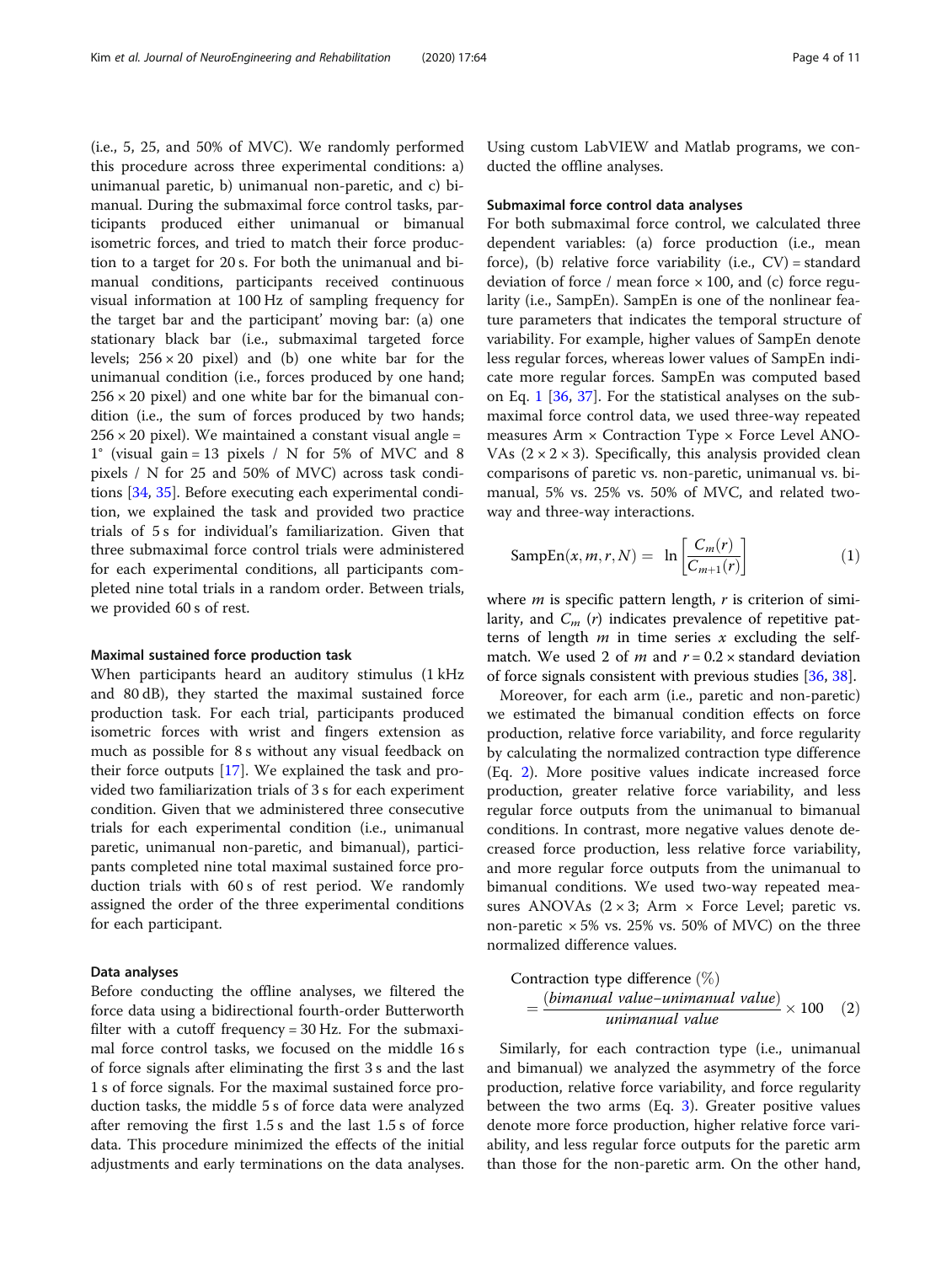<span id="page-4-0"></span>more negative values indicate less force production, decreased relative force variability, and more regular force outputs for the paretic arm than those for the nonparetic arm. Analyzing the three normalized difference values involved two-way repeated measures ANOVAs  $(2 \times 3;$  Contraction Type  $\times$  Force Level; unimanual vs. bimanual  $\times$  5% vs. 25% vs. 50% of MVC).

Asymmetry between arms  $(\%)$ 

$$
=\frac{(parentic\ arm\ value -nonparentic\ arm\ value)}{nonpartic\ arm\ value} \times 100
$$
\n(3)

#### Maximal sustained force production data analyses

For the maximal sustained force production data, we additionally calculated force production (mean force), relative force variability (CV), and force regularity (SampEn). The statistical analyses on the three dependent variables, we used two-way repeated measures ANOVAs (Arm × Contraction Type). Moreover, the contraction type difference (Eq. [2](#page-3-0)) and asymmetry between arms (Eq. 3) were quantified for the three dependent variables. We applied the paired  $t$ -tests to test statistical significances of (a) the contraction type difference across paretic and non-paretic arms and (b) the asymmetry between arms across unimanual and bimanual conditions.

Overall, for all submaximal and maximal force data, we confirmed the normality using the Shaprio-Wilk's W test [\[39](#page-10-0)]. Mauchly's test examined the sphericity assumption. If the sphericity assumption was violated, then we reported the degrees of freedom adjustments recommended by Greenhouse-Geisser [\[40](#page-10-0)]. For post hoc analyses, we used Bonferroni's pairwise comparisons. Alpha levels were 0.05 for all statistical tests. All statistical procedures were performed using IBM Statistics 22 (SPSS Inc., Chicago, IL).

#### Results

Representative force control data between paretic and non-paretic arms for different experimental conditions are shown in Fig. [1](#page-5-0). Note that individuals post stroke tended to produce similar force control capabilities between the paretic and non-paretic arms in the bimanual condition.

#### Submaximal force control task

Mean values of MVC for each experimental condition were  $(M \pm SE)$ : a) unimanual paretic arm = 97.7  $\pm$  16.8 N, b) unimanual non-paretic arm =  $134.1 \pm 16.8$  N, and c) bimanual arm =  $208.0 \pm 23.6$  N. Asymmetrical MVC patterns between arms appeared in the post stroke individuals. Additional paired  $t$ -test on MVC values confirmed less MVC values in the paretic arm than those in nonparetic arm  $(t_{13} = -3.021; P = 0.01)$ .

#### Mean force

The three-way repeated measures ANOVA on the mean force showed a significant Arm  $\times$  Contraction Type  $\times$ Force Level interaction  $[F (2, 26) = 4.245; P = 0.025;$  partial  $\eta^2 = 0.246$ ; Fig. 2. Post hoc analysis revealed that across the three targeted force levels (Fig. [1](#page-5-0)), mean force produced by the non-paretic arm was significantly greater than the paretic arm in the unimanual condition, whereas the two arms generated comparable mean force in the bimanual condition. The analyses on the contraction type difference and asymmetry between arms failed to identify any significant main effects or interactions.

#### Force variability

Analysis of the CV revealed three significant main effects: (a) Arm:  $F(1, 13) = 6.474$ ;  $P = 0.024$ ; partial  $\eta^2 = 0.332$ , (b) Contraction Type:  $F(1, 13) = 20.439; P = 0.001;$  partial  $\eta^2$  = 0.611, and (c) Force Level: *F* (2, 26) = 9.033; *P* = 0.001; partial  $\eta^2$  = 0.410. Post hoc analysis showed that the paretic arm produced higher CV than the non-paretic arm collapsed across different contraction types and force levels  $(M \pm SE)$ : (a) paretic arm = 13.1  $\pm$  2.2% and (b) nonparetic arm =  $8.8 \pm 1.4$ %. In addition, the CV increased from unimanual to bimanual conditions collapsed across arms and force levels  $(M \pm SE)$ : (a) unimanual condition = 7.7  $\pm$  1.4% and (b) bimanual condition = 14.2  $\pm$  2.2%. Finally, the CV at 5% of MVC was greater than the other two targeted force levels (i.e., 25 and 50% of MVC;  $M \pm$ SE): (a) 5% of MVC = 14.7  $\pm$  2.2%, (b) 25% of MVC = 9.4  $\pm$ 2.1, and (c) 50% of MVC =  $8.8 \pm 1.4$ %.

The two-way repeated measures ANOVA on the contraction type difference of CV revealed a significant arm main effect:  $[F (1, 13) = 10.779; P = 0.006;$  partial  $\eta^2 =$ 0.453; Fig. [3a](#page-6-0)]. Specifically, values for the contraction type difference of CV for the non-paretic arm were significantly greater than those for the paretic arm collapsed across all the force levels (Fig. [3a](#page-6-0)). These findings indicated that force variability produced by the nonparetic arm greatly increased from unimanual to bimanual conditions as compared to the paretic arm.

The analysis on the asymmetry between arms of CV revealed a significant contraction type main effect:  $[F(1,$ 1[3](#page-6-0)) = 8.491;  $P = 0.012$ ; partial  $\eta^2 = 0.395$ ; Fig. 3b]. Post hoc analysis demonstrated that values for the asymmetry between arms of CV were significantly greater for the unimanual condition than those for the bimanual condition (Fig. [3](#page-6-0)b). These findings indicated that asymmetrical force variability between the two arms (i.e., greater force variability for the paretic arm than the non-paretic arm) in the unimanual condition attenuated in the bimanual condition.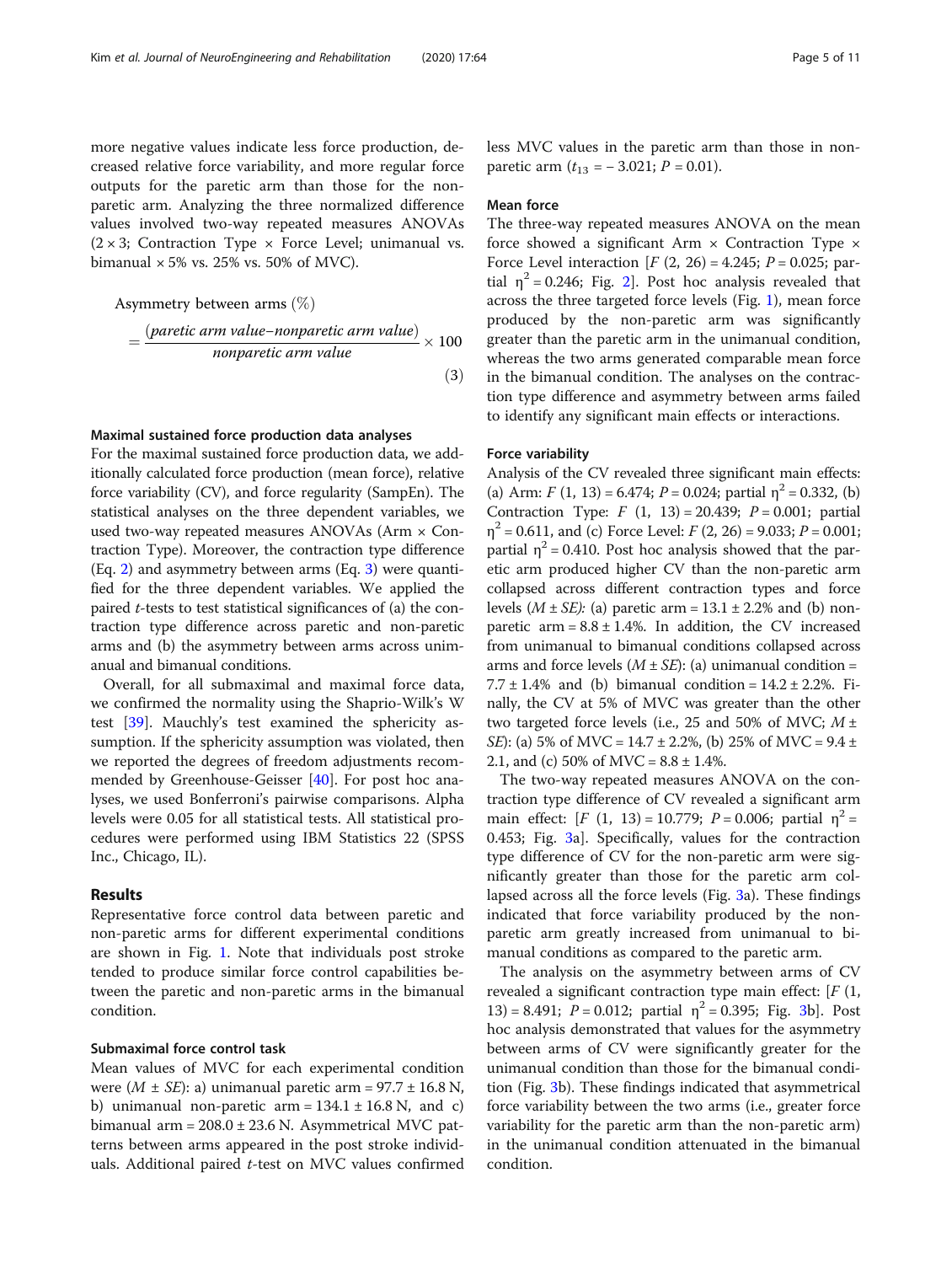<span id="page-5-0"></span>

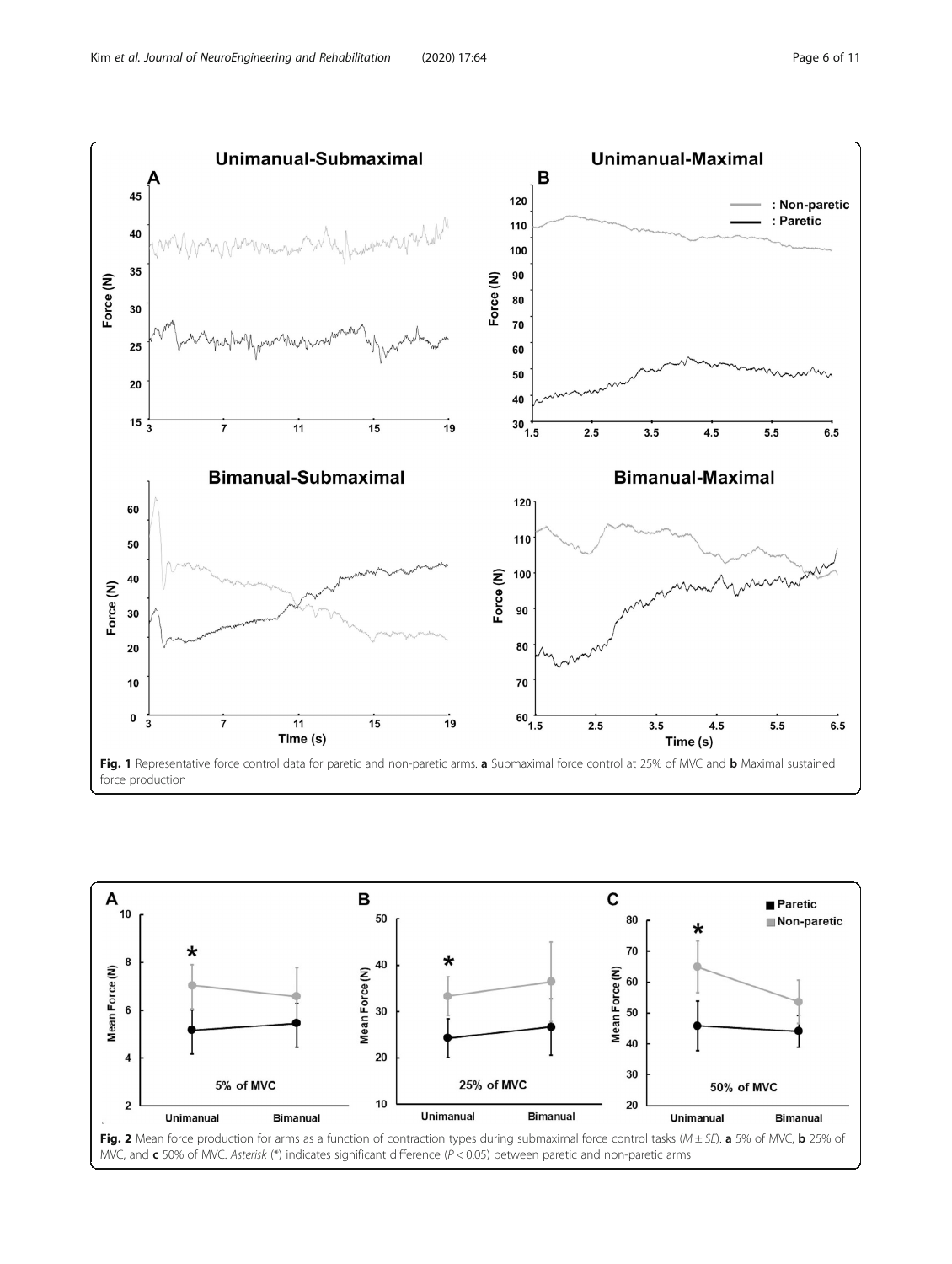<span id="page-6-0"></span>

#### Force regularity

The three-way repeated measures design ANOVA on the SampEn data showed a significant Arm  $\times$  Contraction Type interaction  $[F (1, 13) = 20.582; P = 0.001;$  partial  $\eta^2$  = 0.340; Fig. 4a]. Post hoc analysis revealed that collapsed across the three targeted force levels, the values of SampEn for both arms decreased from the unimanual to the bimanual condition. Further, the SampEn for the non-paretic arm was significantly greater than the paretic arm in the unimanual condition, whereas the values of SampEn between the two arms were comparable in the bimanual condition (Fig. 4a). These findings indicated that although the paretic arm unimanually produced more regular force outputs than the non-paretic arm, both arms generated similar force regularity in the bimanual condition.

The two-way repeated measures ANOVA on the contraction type difference of SampEn showed two main effects: (a) Arm:  $F(1, 13) = 10.497$ ;  $P = 0.006$ ;  $\eta^2 = 0.447$ ; Fig. 3b and (b) Force level:  $F(2, 13) = 5.800; P = 0.008;$  $\eta^2$  = 0.309. Post hoc analysis showed that values for the contraction type difference of SampEn for the nonparetic arm were significantly less than those for the paretic arm collapsed across different force levels (Fig. 4b). In addition, values for the contraction type difference of SampEn at the 25% of MVC were significantly less than those at the 5% of MVC ( $M \pm SE$ ): (a) 5% of MVC = − 29.4 ± 5.9%, (b) 25% of MVC =  $-57.7 \pm 6.3$ %, and (c) 50% of MVC =  $-50.3 \pm 7.7$ %. These findings indicated that an increase of force regularity from unimanual to bimanual conditions for the non-paretic arm was higher than the paretic arm collapsed across force levels. Further, concerning the forces generated, the findings indicated that an increase of force regularity from unimanual to bimanual conditions was greater at the 25% of MVC than the 5% of MVC collapsed across two arms.

The analysis on the asymmetry between two arms of SampEn revealed a significant contraction type main effect:  $F(1, 13) = 10.151$ ;  $P = 0.007$ ;  $\eta^2 = 0.438$ ; Fig. 4c. Post hoc analysis showed that values for the asymmetry between two arms of SampEn increased from unimanual to bimanual conditions collapsed across the targeted force levels (Fig. 4c). Clearly, force regularity for the paretic arm was greater than the non-paretic arm in the



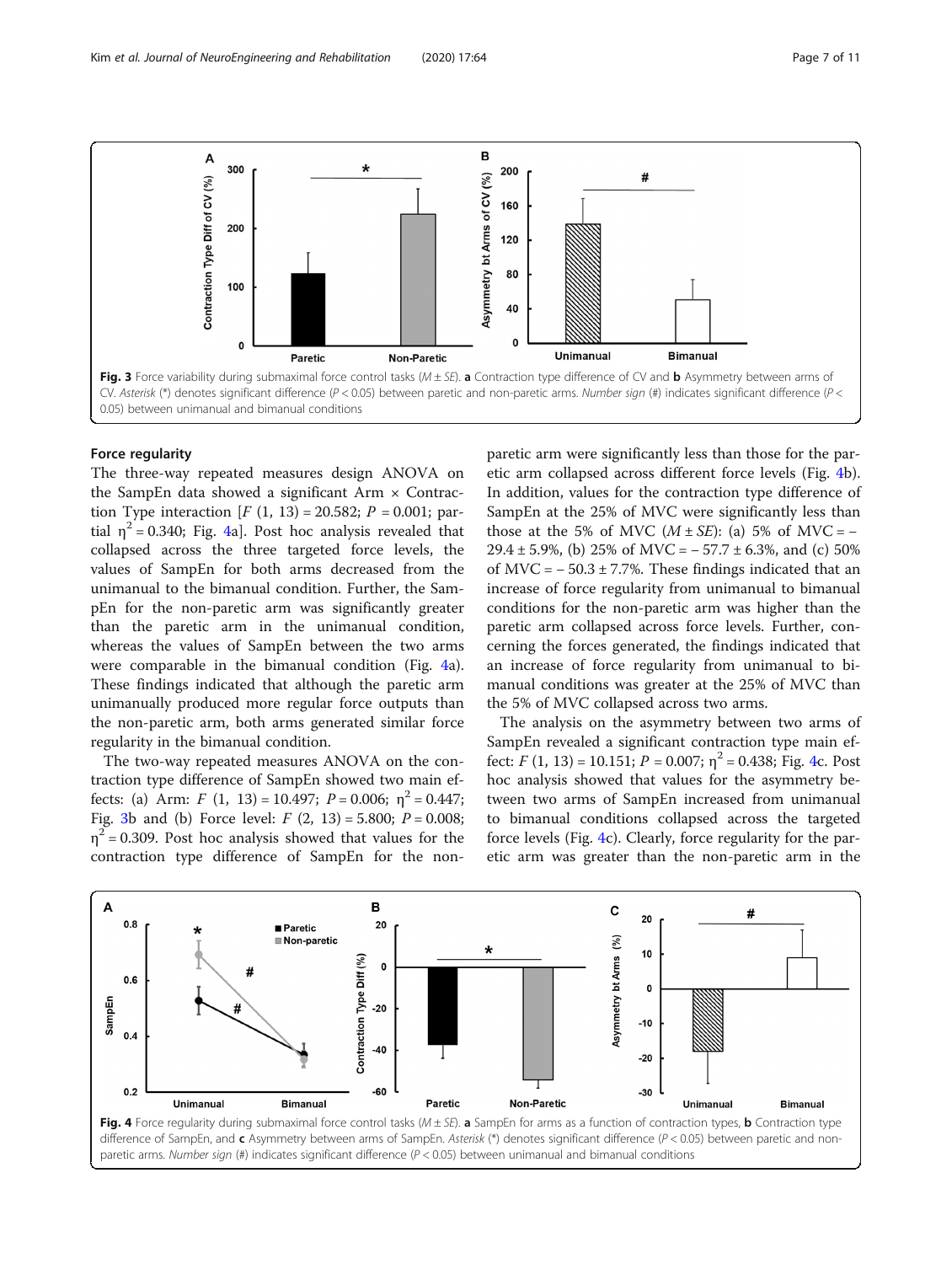unimanual condition, whereas these patterns were reversed in the bimanual condition (i.e., greater force regularity in the non-paretic arm than the paretic arm).

### Maximal sustained force production task Maximal sustained force

Two-way repeated measures ANOVA on the maximal sustained force indicated a significant Arm  $\times$  Contraction Type interaction  $[F (1, 13) = 49.067; P < 0.001; \eta^2 =$ 0.791; Fig. 5a]. Follow-up testing revealed that the paretic arm produced greater maximal sustained force in the bimanual condition than the unimanual condition. In contrast, the non-paretic arm generated less maximal force in the bimanual condition than the unimanual condition. In addition, although the maximal force in the paretic arm was less than the non-paretic arm in the unimanual condition, the two arms produced comparable maximal sustained force in the bimanual condition (Fig. 5a).

The two subsequent analyses additionally confirmed these findings. The paired  $t$ -test on the contraction type difference of maximal sustained force showed that the paretic arm showed greater values of the contraction type difference than the non-paretic arm  $(t_{13} = 6.505; P < 0.001;$ Fig.  $5b$ ). Moreover, the paired *t*-test on the asymmetry between two arms of maximal sustained force revealed significantly less values of the asymmetry between two arms in the unimanual condition compared to the bimanual condition  $(t_{13} = -6.054; P < 0.001;$  Fig. 5c).

#### Force variability and regularity

The two-way repeated measures ANOVA on the CV failed to indicate any significant interaction or main effects. The paired t-test on the contraction type difference of the CV revealed that the non-paretic arm showed significantly higher values of the contraction type difference than the paretic arm ( $t_{13}$  = -2.580; P =

0.023;  $M \pm SE$ ): (a) paretic arm =  $-9.6 \pm 6.6$ % and (b) non-paretic arm =  $69.9 \pm 29.2$ %. These findings indicated that the force variability of the paretic arm decreased in the bimanual condition in comparison to the unimanual condition, whereas the force variability of non-paretic arm increased from the unimanual to the bimanual conditions. The analysis on the asymmetry between arms of CV failed to identify any significant differences.

The two-way repeated measures ANOVA on the SampEn did not identify any significant interaction and main effects. Moreover, the paired t-tests on the contraction type difference and the asymmetry between arms of SampEn failed to find any significant difference.

#### **Discussion**

This study investigated transient bimanual effects on the force control capabilities of the paretic and non-paretic arms in individuals post stroke. During the submaximal force control tasks, the unimanual paretic arm produced less mean forces than those for the unimanual nonparetic arm, whereas both arms generated comparable mean forces in the bimanual condition. Moreover, the asymmetry of force variability and regularity between the two arms in the unimanual condition tended to decrease in the bimanual condition because of greater increases in the force variability and regularity for the non-paretic arm than those for the paretic arm. During the maximal sustained force production tasks, despite less maximal force production for the paretic arm than those for the non-paretic arm in the unimanual condition, both arms bimanually generated similar maximal forces because of increased maximal forces for the paretic arm and reduced maximal forces for the non-paretic arm. We found these patterns in force variability between the paretic and non-paretic arms.

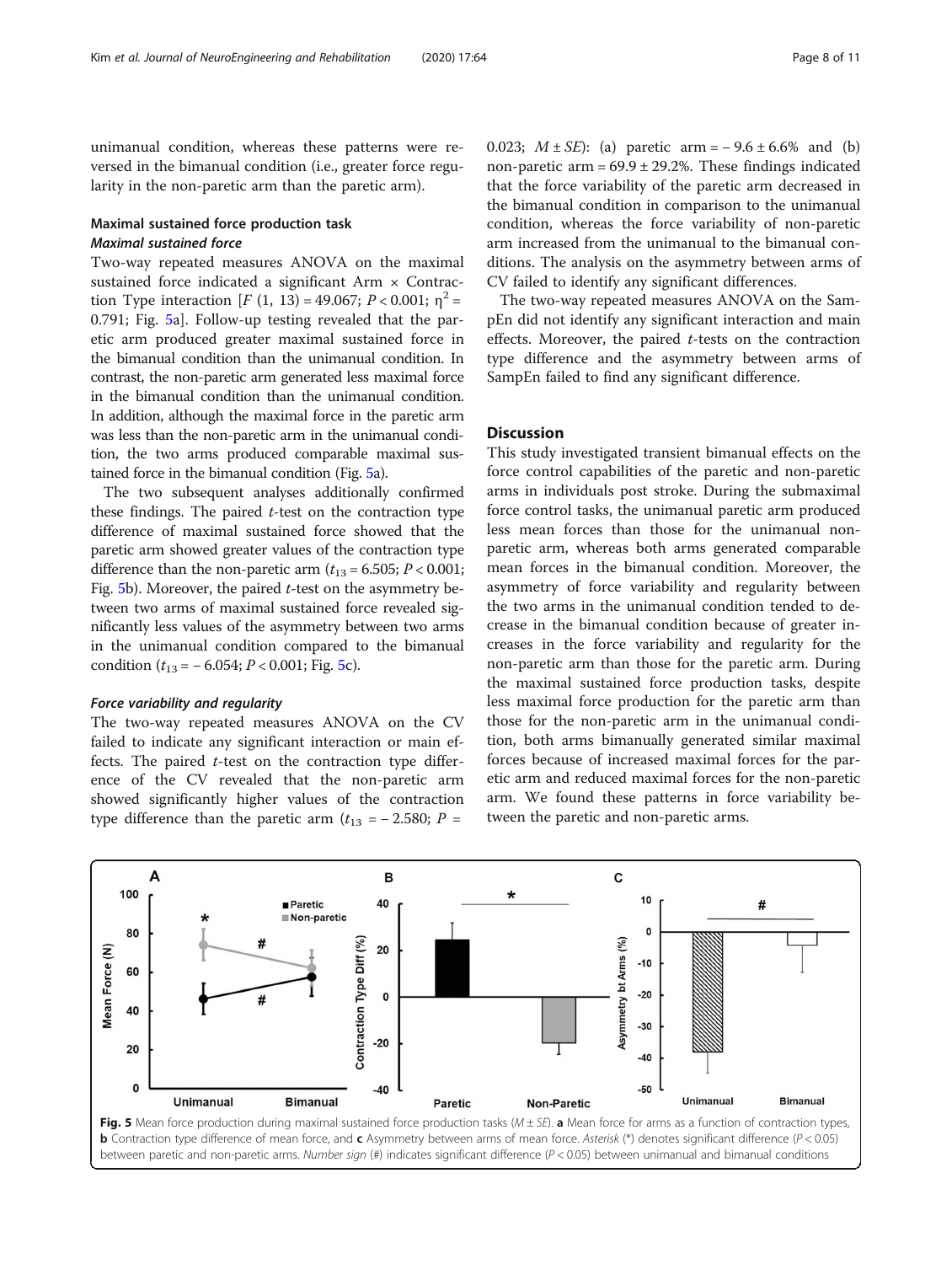During the submaximal force control tasks, the bimanual condition transiently reduced the asymmetry of mean forces between paretic and non-paretic arms. These findings were consistent with a previous study that examined changes in kinematic control of the paretic and nonparetic arms [[11](#page-10-0)]. While performing aiming tasks, the unimanual paretic arm showed greater submaximal phase interval (i.e., increased movement time) than the unimanual non-paretic arm, whereas in the bimanual condition both arms produced similar submaximal phase intervals. Although our findings indicated that the simple bimanual condition potentially reduced the asymmetry of mean forces between the arms during submaximal force control tasks, how both arms changed their force outputs from the unimanual to bimanual conditions is still unclear.

In addition to the submaximal mean force production, we identified transient bimanual effects on decreasing the asymmetry of force variability and regularity between the arms for patients with stroke. However, both arms elevated force variability and regularity from unimanual to bimanual conditions. Prior studies reported greater force variability and regularity in patients with stroke than those in age-matched healthy controls [\[21](#page-10-0), [29](#page-10-0)]. Perhaps, increased fluctuations in the motor neuron pool activations may deteriorate stable muscle contraction leading to greater variability in force generation [\[41](#page-10-0)]. Moreover, higher regularity of force outputs were presumably related to stereotypic patterns in time-series of force data implicating less motor adaptability [[27\]](#page-10-0). These results indicated that individuals post stroke showed deficits in producing stable and adaptive isometric force outputs, and these impairments in force control capabilities transiently increased in the bimanual condition at submaximal targeted levels. In addition, these findings support the bilateral deficits phenomenon. The bilateral deficits indicated that the arm produce less maximal or near maximal force outputs in the bimanual condition as compared with the unimanual condition [\[42\]](#page-10-0). Indeed, previous studies revealed that patients with stroke showed bi-lateral deficits during maximal force production tasks [[16](#page-10-0), [32](#page-10-0)]. In our study, we extended the prior results by showing bilateral deficits in force control capabilities including more force variability and regularity at the three submaximal force levels (i.e., 5, 25, and 50% of MVC).

Despite altered force control capabilities of both arms from the unimanual to bimanual conditions, we observed more kinetic adaptation patterns (i.e., greater increases in force variability and regularity) of the non-paretic arm to the paretic arm. These findings are consistent with prior kinematic findings [[9](#page-10-0), [11,](#page-10-0) [43\]](#page-10-0). Although previous studies revealed no functional kinematic changes in the paretic arm from unimanual to bimanual conditions, the nonparetic arm adapted its functions (e.g., prolonged movement time and inaccurate motor performance) to the paretic arm during bimanual movement execution. Sleimen-Malkoun and colleagues argued that the interaction between coupling strength and symmetry-breaking between limbs may determine bimanual coordination patterns post stroke [\[5](#page-9-0)]. Individuals post stroke often experience symmetry-breaking such as unbalanced neuromechanical properties between two arms. During bimanual movements, the motor system may prefer to modulate non-paretic arm functions toward paretic arm performances for effectively increasing neural and behavioral synchronization. Thus, post stroke individuals can execute more symmetrical bimanual actions contributing to task performances. Similarly, we found that the nonparetic arm displayed less maximal sustained forces and greater force variability in the bimanual condition than those in the unimanual condition. Taken together, the current findings suggested that patients with stroke may select more adaptive behaviors on their non-paretic arm than the paretic arm while executing bimanual actions.

During the maximal sustained force production tasks, the paretic arm showed greater maximal sustained forces in the bimanual condition than the unimanual condition as we expected. This tendency was observed in the force variability findings. These results support previous reports in that the simple bimanual condition transiently improved both kinematic and kinetic functions of the paretic arm under maximal execution conditions (e.g., movement execution at maximal speed and force production in MVC task) [\[9](#page-10-0), [10](#page-10-0), [16,](#page-10-0) [17\]](#page-10-0). Importantly, our findings showed that individuals post stroke improved their paretic arm functions during maximal bimanual force production tasks, whereas these motor benefits did not appear in the submaximal force control tasks. Chang and colleagues additionally reported that during the submaximal force control tasks (e.g., 20–80% of MVC) force deficits on the paretic arm appeared in the bimanual condition as compared with unimanual condition. In contrast, the paretic arm produced comparable maximum forces between unimanual and bimanual conditions during the MVC tasks [[18](#page-10-0)]. Presumably, given that the strength of neural communication between hemispheres decreased at higher levels of force production [[44\]](#page-10-0), the reduced effects of interhemispheric inhibition from the contralesional hemisphere on the ipsilesional hemisphere may improve paretic arm force control capabilities. Further, the supportive role of the contralesional hemisphere for the paretic arm function via the ipsilateral corticospinal pathway may be additionally enhanced because of less interhemispheric connectivity patterns [\[4](#page-9-0)].

Conventional bimanual training programs typically consisted of repetitive task-specific movements of both arms (e.g., lifting a cup, tying shoelaces, or reaching for an object) to improve the paretic arm functions required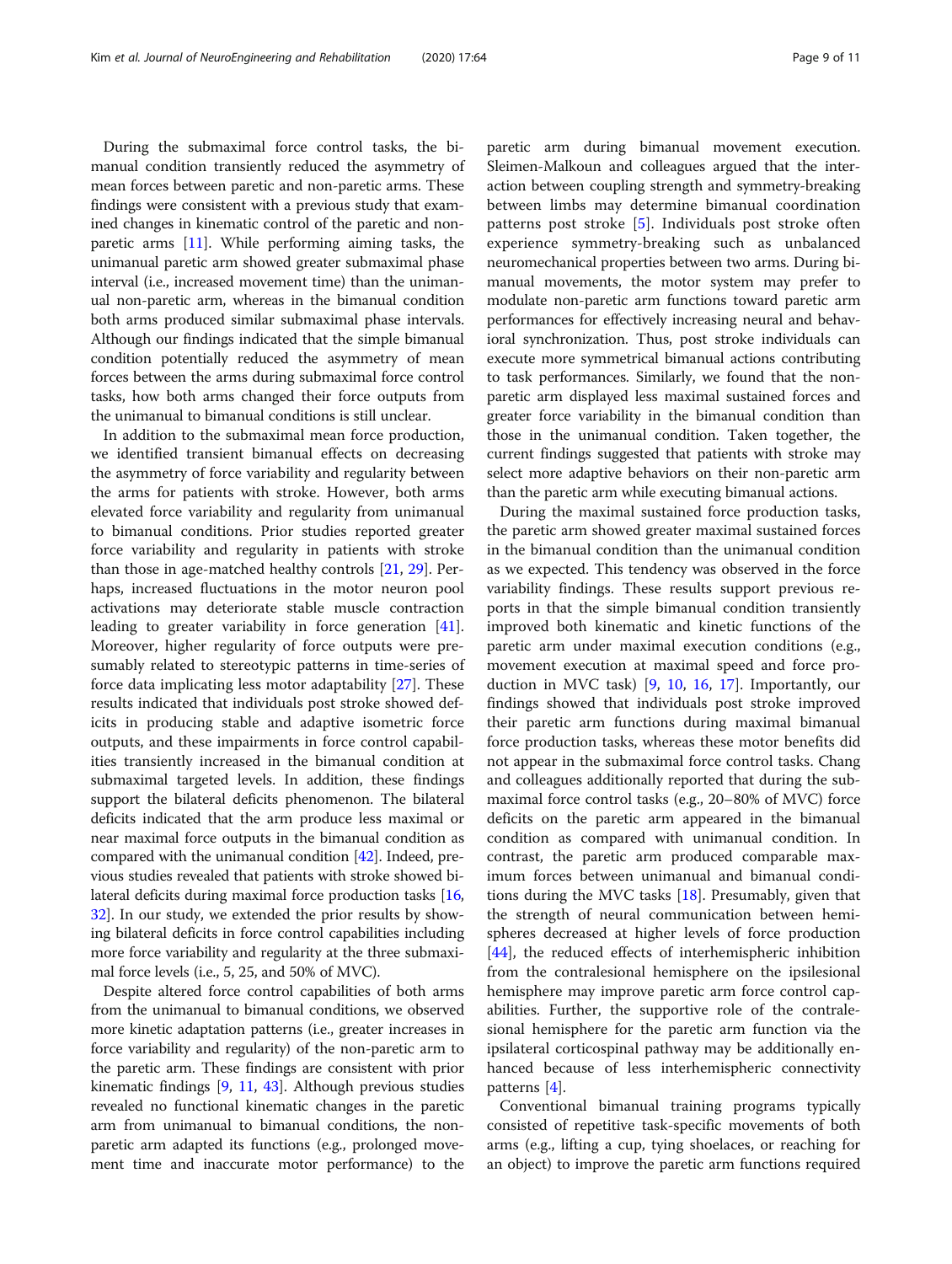<span id="page-9-0"></span>for activities of daily living  $[8, 45]$  $[8, 45]$  $[8, 45]$  $[8, 45]$ . However, an ability to properly produce and modulate isometric forces is an important function for performing successful movement executions [\[21](#page-10-0), [46](#page-10-0), [47](#page-10-0)]. In fact, previous studies reported that deficits in isometric force control capabilities of the paretic arm was significantly associated with higher number of motor impairments assessed by clinical measures [\[16](#page-10-0), [29,](#page-10-0) [47](#page-10-0)]. Our findings revealed transient isometric force control improvements in the paretic arm from unimanual to bimanual contractions with maximal efforts. Recent studies found that bimanual training with high enough intensity can maximize beneficial effects on the paretic arm [[45,](#page-10-0) [48\]](#page-10-0). Interestingly, some studies reported behavioral and physiological benefits of isometric training on patients with stroke (i.e., improved muscle force, motor control, and reduced blood pressure). Overall, these results raised the idea that repetitive bimanual isometric force control trials with high intensity may be an additional viable option for facilitating functional recovery of the paretic arm.

Despite transient force control improvements in the paretic arm with bimanual maximal contraction, these findings are cautiously interpreted. Although we provided the same familiarization procedure for all the participants, we did not control prior experiences regarding on either bimanual training protocol or other rehabilitation programs before the testing began. In addition, the current findings were based on isometric force control with wrist and fingers extension, and these results may not extend to isometric force production of other joints such as hand-grip or elbow extension. Finally, in this study we used a constant magnitude of visual feedback (i.e., visual angle =  $1^{\circ}$ ) across different submaximal experimental conditions. Given that an increased amount of visual information may improve an individual's unimanual and bimanual submaximal force control capabilities [\[49](#page-10-0), [50\]](#page-10-0), greater visual information may change force control patterns of the paretic and non-paretic arms in the bimanual condition. Thus, future studies should investigate the interactive effects of different visual gains and contraction types on stroke force control capabilities at submaximal targeted levels.

#### Conclusion

In summary, this study revealed transient bimanual effects on force control capabilities across the paretic and non-paretic arms. During submaximal force control tasks, both arms showed a transient increase in force variability and regularity from unimanual to bimanual conditions, and more adaptation patterns of the nonparetic arm toward the paretic arm occurred. However, the paretic arm improved force control capabilities during bimanual maximal force production tasks in comparison to the unimanual condition. These findings suggested that motor improvements in the paretic arm appeared in bimanual maximal contraction, and potentially repetitive bimanual isometric force control practices with high intensity may be beneficial for functional recovery of the paretic arm  $[16, 18, 23, 45]$  $[16, 18, 23, 45]$  $[16, 18, 23, 45]$  $[16, 18, 23, 45]$  $[16, 18, 23, 45]$  $[16, 18, 23, 45]$  $[16, 18, 23, 45]$ . Future studies should examine the positive effects of multiple bimanual isometric force control sessions on motor recovery of the paretic arm.

#### Abbreviations

ANOVA: Analysis of variance; SampEn: Sample entropy; CV: Coefficient of variation; MVC: Maximum voluntary contraction.

#### Authors' contributions

HJK. and JHC. contributed to data collection, statistical analyses, data interpretation, and manuscript drafts. NK. conceived and designed the study, conducted statistical analyses, and approved revisions and final manuscript. The author(s) read and approved the final manuscript.

#### Funding

This work was supported by Incheon National University Research Grant in 2019 (2019–0044).

#### Availability of data and materials

The datasets generated during the current study are available from the corresponding author on reasonable request.

#### Ethics approval and consent to participate

Not applicable.

#### Consent for publication

Not applicable.

#### Competing interests

The authors declare that they have no competing interests.

#### Author details

<sup>1</sup>Department of Human Movement Science, Incheon National University Incheon, South Korea. <sup>2</sup>Neuromechanical Rehabilitation Research Laboratory, Incheon National University, Incheon, South Korea. <sup>3</sup>Division of Sport Science & Sport Science Institute, Incheon National University, Incheon, South Korea. 4 Department of Applied Physiology and Kinesiology, University of Florida, Gainesville, USA.

#### Received: 13 January 2020 Accepted: 6 May 2020 Published online: 14 May 2020

#### References

- Benjamin EJ, Muntner P, Alonso A, Bittencourt MS, Callaway CW, Carson AP, et al. Heart disease and stroke statistics-2019 update: a report from the American Heart Association. Circulation. 2019;139:e56–e528.
- 2. Li S, Danion F, Latash ML, Li ZM, Zatsiorsky VM. Bilateral deficit and symmetry in finger force production during two-hand multifinger tasks. Exp Brain Res. 2001;141:530–40.
- 3. Nowak DA. The impact of stroke on the performance of grasping: usefulness of kinetic and kinematic motion analysis. Neurosci Biobehav Rev. 2008;32:1439–50.
- Cauraugh JH, Summers JJ. Neural plasticity and bilateral movements: a rehabilitation approach for chronic stroke. Prog Neurobiol. 2005;75:309–20.
- 5. Sleimen-Malkoun R, Temprado JJ, Thefenne L, Berton E. Bimanual training in stroke: how do coupling and symmetry-breaking matter? BMC Neurol. 2011; 11:11.
- 6. Murase N, Duque J, Mazzocchio R, Cohen LG. Influence of interhemispheric interactions on motor function in chronic stroke. Ann Neurol. 2004;55:400–9.
- 7. Nowak DA, Grefkes C, Ameli M, Fink GR. Interhemispheric competition after stroke: brain stimulation to enhance recovery of function of the affected hand. Neurorehabil Neural Repair. 2009;23:641–56.